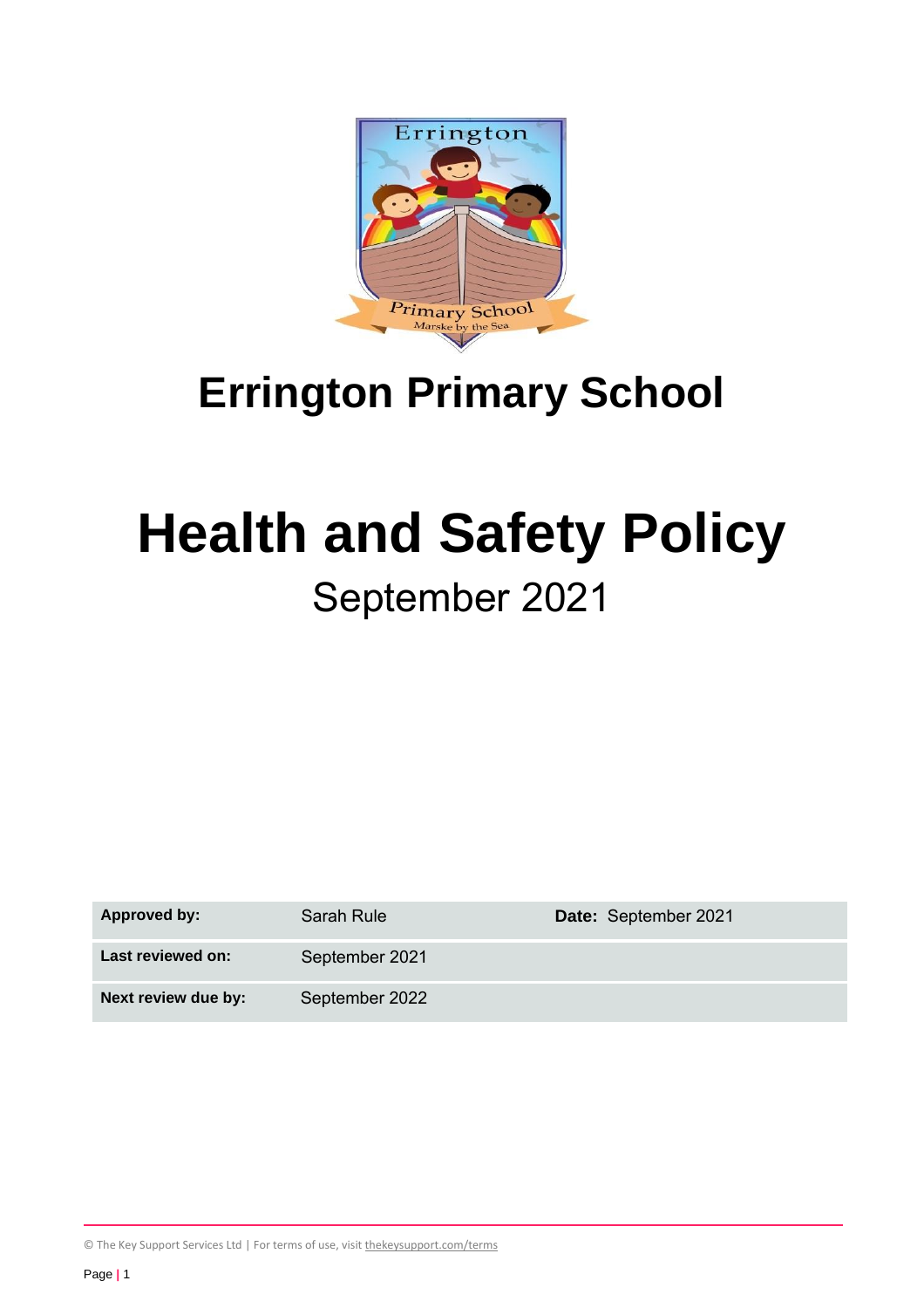# **Contents**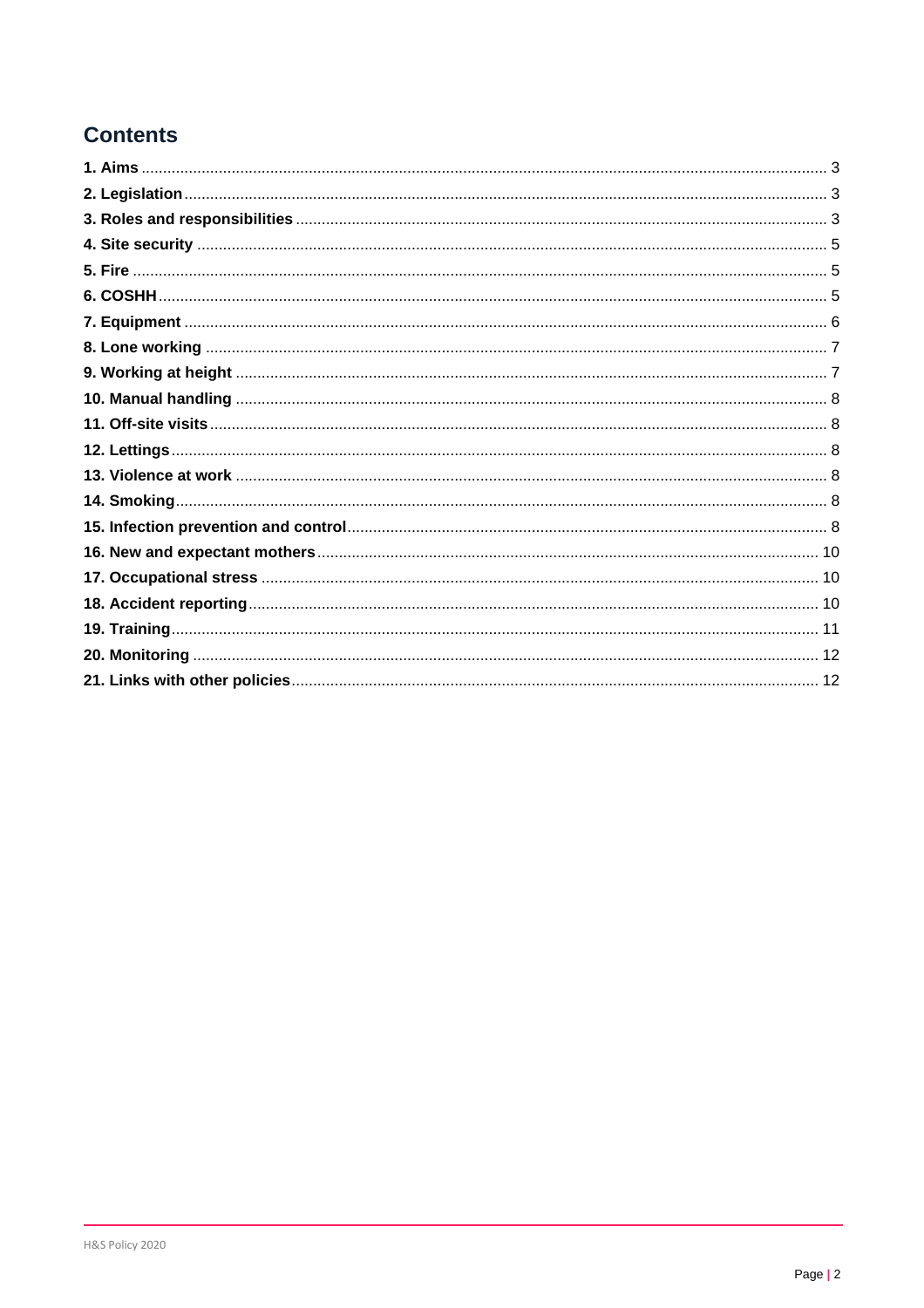# <span id="page-2-0"></span>**1. Aims**

Our school aims to:

Provide and maintain a safe and healthy environment

Establish and maintain safe working procedures amongst staff, pupils and all visitors to the school site

Have robust procedures in place in case of emergencies

Ensure that the premises and equipment are maintained safely, and are regularly inspected

# <span id="page-2-1"></span>**2. Legislation**

This policy is based on advice from the Department for Education on [health and safety in schools](https://www.gov.uk/government/publications/health-and-safety-advice-for-schools) and the following legislation:

- [The Health and Safety at Work etc. Act 1974,](http://www.legislation.gov.uk/ukpga/1974/37) which sets out the general duties employers have towards employees and duties relating to lettings
- [The Management of Health and Safety at Work Regulations 1992,](http://www.legislation.gov.uk/uksi/1992/2051/regulation/3/made) which require employers to make an assessment of the risks to the health and safety of their employees
- [The Management of Health and Safety at Work Regulations 1999,](http://www.legislation.gov.uk/uksi/1999/3242/contents/made) which require employers to carry out risk assessments, make arrangements to implement necessary measures, and arrange for appropriate information and training
- [The Control of Substances Hazardous to Health Regulations 2002,](http://www.legislation.gov.uk/uksi/2002/2677/contents/made) which require employers to control substances that are hazardous to health
- [The Reporting of Injuries, Diseases and Dangerous Occurrences Regulations \(RIDDOR\) 2013,](http://www.legislation.gov.uk/uksi/2013/1471/schedule/1/paragraph/1/made) which state that some accidents must be reported to the Health and Safety Executive and set out the timeframe for this and how long records of such accidents must be kept
- [The Health and Safety \(Display Screen Equipment\) Regulations 1992,](http://www.legislation.gov.uk/uksi/1992/2792/contents/made) which require employers to carry out digital screen equipment assessments and states users' entitlement to an eyesight test
- [The Gas Safety \(Installation and Use\) Regulations 1998,](http://www.legislation.gov.uk/uksi/1998/2451/regulation/4/made) which require work on gas fittings to be carried out by someone on the Gas Safe Register
- [The Regulatory Reform \(Fire Safety\) Order 2005,](http://www.legislation.gov.uk/uksi/2005/1541/part/2/made) which requires employers to take general fire precautions to ensure the safety of their staff
- [The Work at Height Regulations 2005,](http://www.legislation.gov.uk/uksi/2005/735/contents/made) which requires employers to protect their staff from falls from height

The school follows [national guidance published by Public Health England](https://www.gov.uk/government/publications/health-protection-in-schools-and-other-childcare-facilities/chapter-9-managing-specific-infectious-diseases) when responding to infection control issues.

Sections of this policy are also based on the [statutory framework for the Early Years Foundation](https://www.gov.uk/government/publications/early-years-foundation-stage-framework--2) Stage.

This policy complies with our funding agreement and articles of association.

# <span id="page-2-2"></span>**3. Roles and responsibilities**

# **3.1 The local authority and governing board**

TVCT has ultimate responsibility for health and safety matters in the school, but delegates responsibility for the strategic management of such matters to the school's governing board.

The governing board delegates operational matters and day-to-day tasks to the headteacher and staff members.

# **3.1 The governing board**

The governing board has ultimate responsibility for health and safety matters in the school, but will delegate day-to-day responsibility to Mr B Jones Headteacher.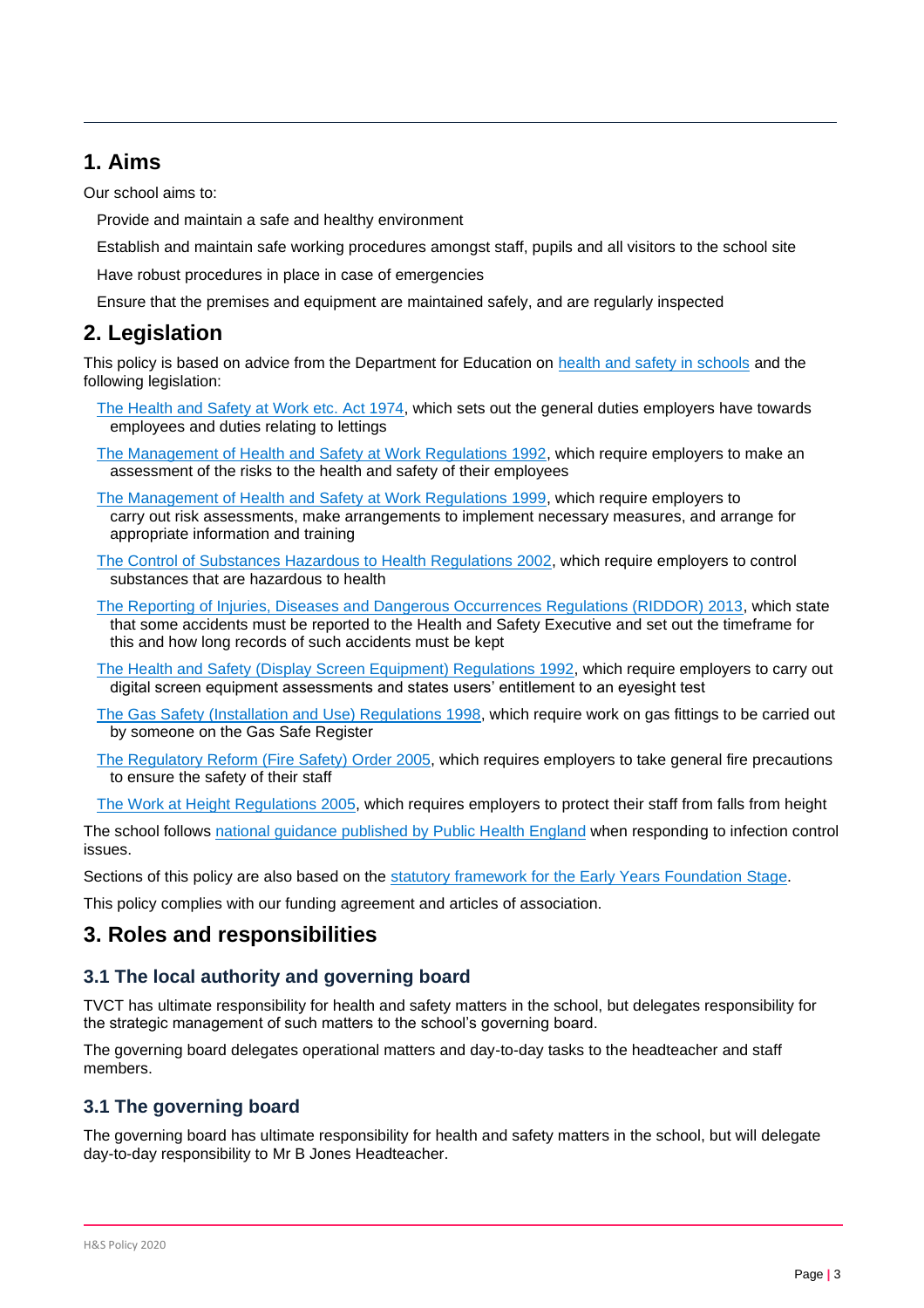The governing board has a duty to take reasonable steps to ensure that staff and pupils are not exposed to risks to their health and safety. This applies to activities on or off the school premises.

The governing board/academy trust as the employer, also has a duty to:

Assess the risks to staff and others affected by school activities in order to identify and introduce the health and safety measures necessary to manage those risks

Inform employees about risks and the measures in place to manage them

Ensure that adequate health and safety training is provided

The governor who oversees health and safety is Mrs L Rigg

#### **3.2 Headteacher**

The headteacher is responsible for health and safety day-to-day. This involves:

Implementing the health and safety policy

Ensuring there is enough staff to safely supervise pupils

Ensuring that the school building and premises are safe and regularly inspected

Providing adequate training for school staff

Reporting to the governing board on health and safety matters

Ensuring appropriate evacuation procedures are in place and regular fire drills are held

Ensuring that in their absence, health and safety responsibilities are delegated to another member of staff

Ensuring all risk assessments are completed and reviewed

Monitoring cleaning contracts, and ensuring cleaners are appropriately trained and have access to personal protective equipment, where necessary

In the headteacher's absence the School Business Manager and the Assistant Head Teacher assumes the above day-to-day health and safety responsibilities.

#### **3.3 Health and safety lead**

The nominated health and safety lead is the School Business Manager

#### **3.4 Staff**

School staff have a duty to take care of pupils in the same way that a prudent parent would do so.

Staff will:

Take reasonable care of their own health and safety and that of others who may be affected by what they do at work

Co-operate with the school on health and safety matters

Work in accordance with training and instructions

Inform the appropriate person of any work situation representing a serious and immediate danger so that remedial action can be taken

Model safe and hygienic practice for pupils

Understand emergency evacuation procedures and feel confident in implementing them

#### **3.5 Pupils and parents**

Pupils and parents are responsible for following the school's health and safety advice, on-site and off-site, and for reporting any health and safety incidents to a member of staff.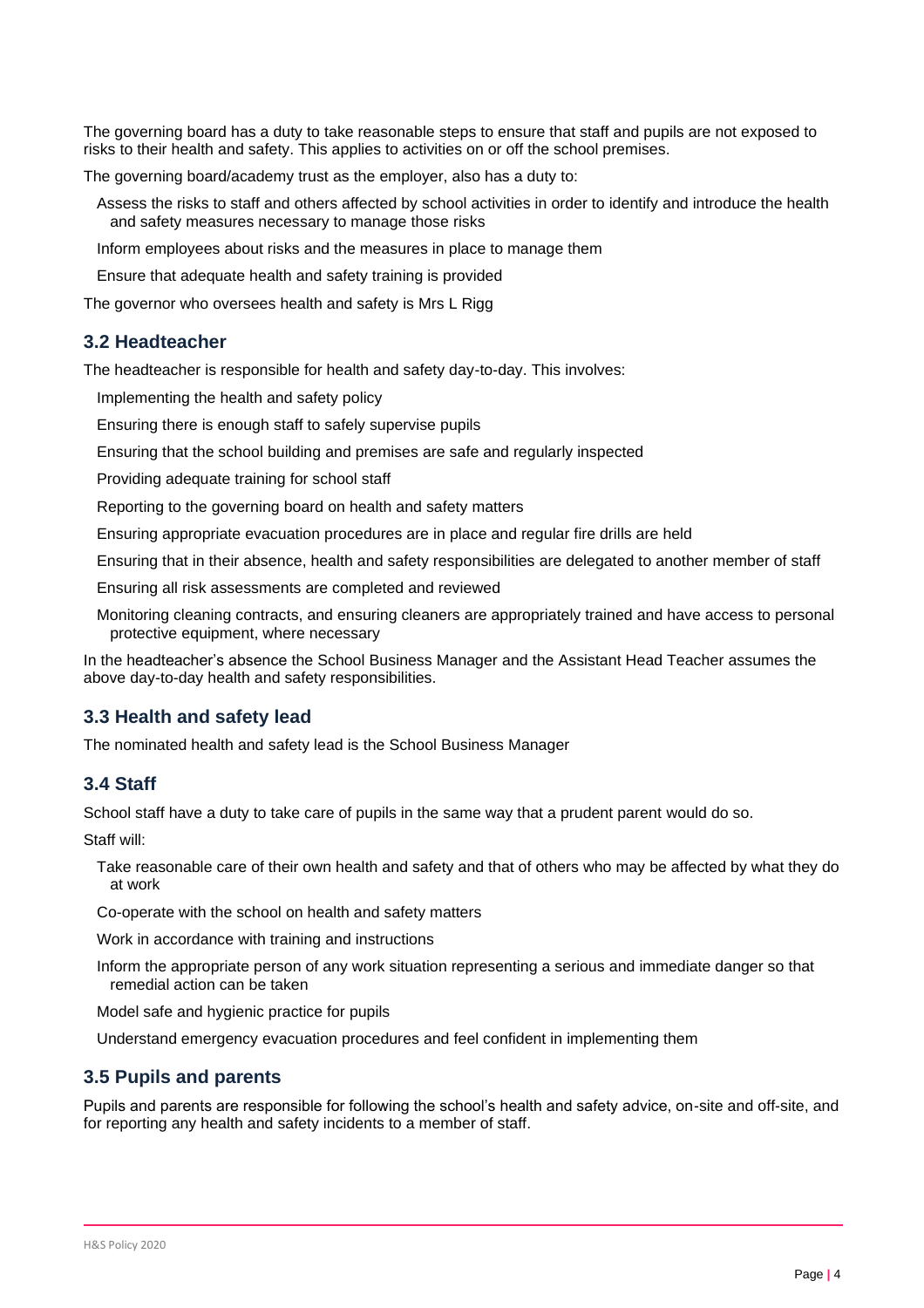## **3.6 Contractors**

Contractors will agree health and safety practices with the headteacher before starting work. Before work begins the contractor will provide evidence that they have completed an adequate risk assessment of all their planned work.

# <span id="page-4-0"></span>**4. Site security**

The Site Supervisor and the School Business Manager are responsible for the security of the school site in and out of school hours. They are responsible for visual inspections of the site, and for the intruder and fire alarm systems.

The Site Supervisor and the School Business Manager are key holders and will respond to an emergency.

# <span id="page-4-1"></span>**5. Fire**

Emergency exits, assembly points and assembly point instructions are clearly identified by safety signs and notices. Fire risk assessment of the premises will be reviewed regularly.

Emergency evacuations are practiced at least once a term.

The fire alarm is a loud continuous bell.

Fire alarm testing will take place once a week.

New staff will be trained in fire safety and all staff and pupils will be made aware of any new fire risks.

In the event of a fire:

The alarm will be raised immediately by whoever discovers the fire and emergency services contacted. Evacuation procedures will also begin immediately

Fire extinguishers may be used by staff only, and only then if staff are trained in how to operate them and are confident they can use them without putting themselves or others at risk

Staff and pupils will congregate at the assembly points. These are on the front and back playgrounds.

Form tutors/class teachers will take a register of pupils, which will then be checked against the attendance register of that day

The Headteacher or School Business Manager will take a register of all staff

Staff and pupils will remain outside the building until the emergency services say it is safe to re-enter

The school will have special arrangements in place for the evacuation of people with mobility needs and fire risk assessments will also pay particular attention to those with disabilities.

A fire safety checklist can be found in appendix 1.

# <span id="page-4-2"></span>**6. COSHH**

Schools are required to control hazardous substances, which can take many forms, including:

**Chemicals** 

Products containing chemicals

Fumes

**Dusts** 

Vapours

**Mists** 

Gases and asphyxiating gases

Germs that cause diseases, such as leptospirosis or legionnaires disease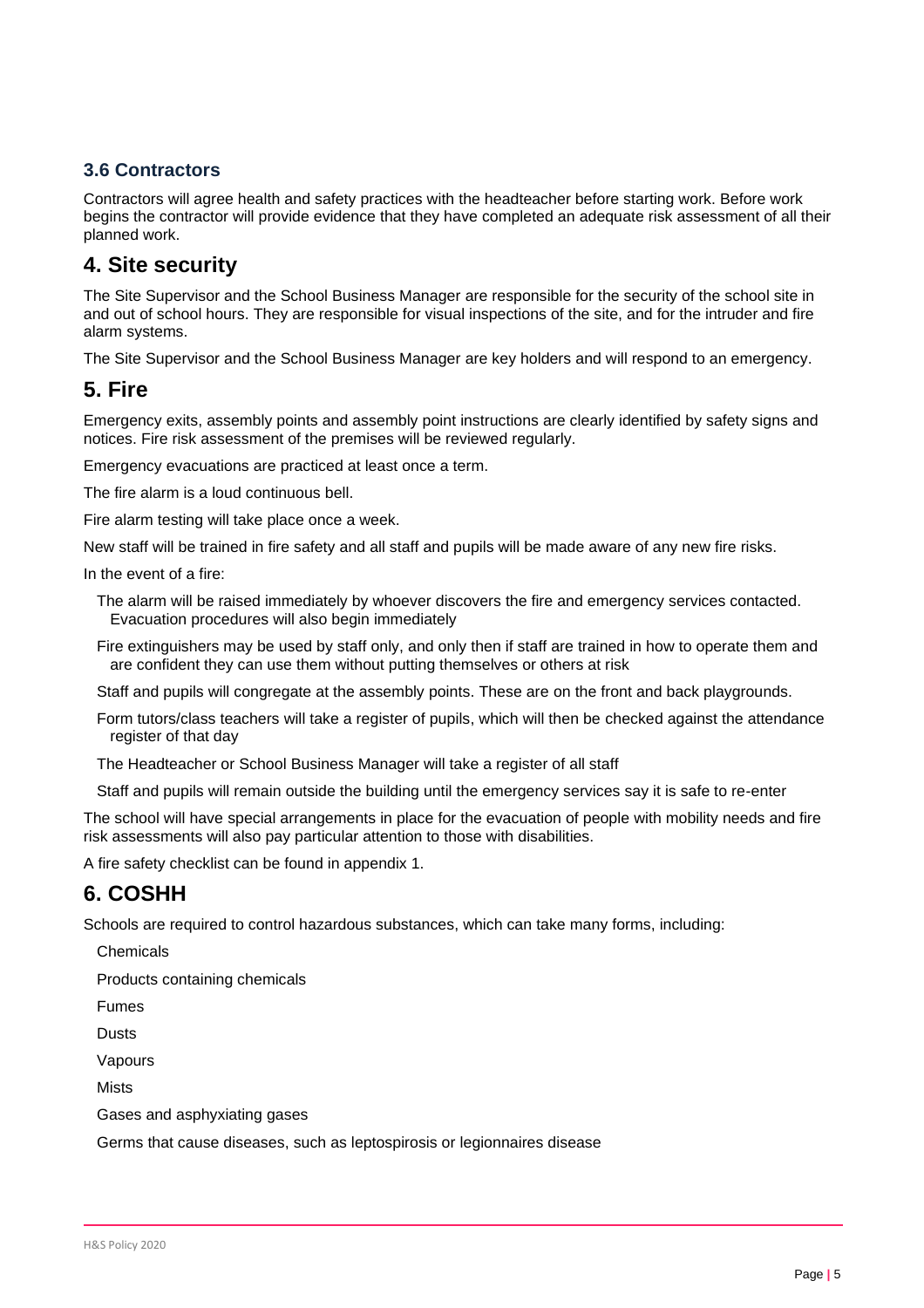Control of substances hazardous to health (COSHH) risk assessments are completed by Churchills (Cleaning Contractor) and

The Business Manager and circulated to all employees who work with hazardous substances. Staff will also be provided with protective equipment, where necessary.

Our staff use and store hazardous products in accordance with instructions on the product label. All hazardous products are kept in their original containers, with clear labelling and product information.

All hazardous products are securely locked and kept out of reach of children.

Any hazardous products are disposed of in accordance with specific disposal procedures.

Emergency procedures, including procedures for dealing with spillages, are displayed near where hazardous products are stored and in areas where they are routinely used.

#### **6.1 Gas safety**

Installation, maintenance and repair of gas appliances and fittings will be carried out by a competent Gas Safe registered engineer

Gas pipework, appliances and flues are regularly maintained

All rooms with gas appliances are checked to ensure that they have adequate ventilation

#### **6.2 Legionella**

- A water risk assessment has been completed during October 2020 by Grahams who are responsible for ensuring that the identified operational controls are conducted and recorded in the school's water log book
- This risk assessment will be reviewed every year and when significant changes have occurred to the water system and/or building footprint
- The risks from legionella are mitigated by the following: the Site Supervisor checks, heating of water, disinfection of showers, etc.

#### **6.3 Asbestos**

- Staff are briefed on the hazards of asbestos, the location of any asbestos in the school and the action to take if they suspect they have disturbed it
- Arrangements are in place to ensure that contractors are made aware of any asbestos on the premises and that it is not disturbed by their work
- Contractors will be advised that if they discover material which they suspect could be asbestos, they will stop work immediately until the area is declared safe

A record is kept of the location of asbestos that has been found on the school site

#### <span id="page-5-0"></span>**7. Equipment**

- All equipment and machinery is maintained in accordance with the manufacturer's instructions. In addition, maintenance schedules outline when extra checks should take place
- When new equipment is purchased, it is checked to ensure that it meets appropriate educational standards
- All equipment is stored in the appropriate storage containers and areas. All containers are labelled with the correct hazard sign and contents

#### **7.1 Electrical equipment**

All staff are responsible for ensuring that they use and handle electrical equipment sensibly and safely

Any pupil or volunteer who handles electrical appliances does so under the supervision of the member of staff who so directs them

Any potential hazards will be reported to School Business Manager immediately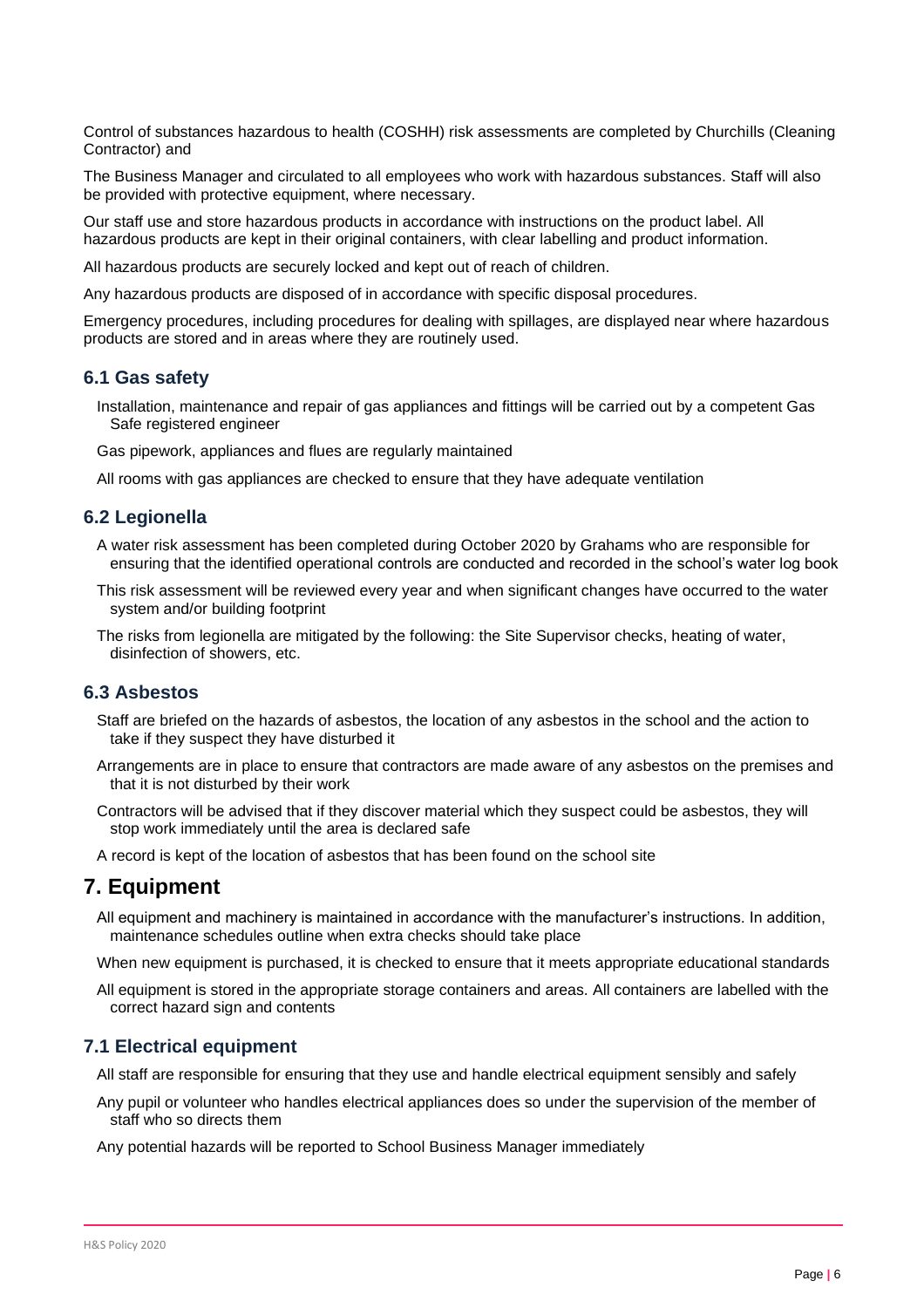Permanently installed electrical equipment is connected through a dedicated isolator switch and adequately earthed

Only trained staff members can check plugs

Where necessary a portable appliance test (PAT) will be carried out by a competent person

All isolators switches are clearly marked to identify their machine

- Electrical apparatus and connections will not be touched by wet hands and will only be used in dry conditions
- Maintenance, repair, installation and disconnection work associated with permanently installed or portable electrical equipment is only carried out by a competent person

#### **7.2 PE equipment**

- Pupils are taught how to carry out and set up PE equipment safely and efficiently. Staff check that equipment is set up safely
- Any concerns about the condition of the gym floor or other apparatus will be reported to the School Business Manager or Site Supervisor.

#### **7.3 Display screen equipment**

- All staff who use computers daily as a significant part of their normal work have a display screen equipment (DSE) assessment carried out. 'Significant' is taken to be continuous/near continuous spells of an hour or more at a time
- Staff identified as DSE users are entitled to an eyesight test for DSE use upon request, and at regular intervals thereafter, by a qualified optician (and corrective glasses provided if required specifically for DSE use)

# <span id="page-6-0"></span>**8. Lone working**

Lone working may include:

Late working

Home or site visits

Weekend working

Site manager duties

Site cleaning duties

Working in a single occupancy office

Potentially dangerous activities, such as those where there is a risk of falling from height, will not be undertaken when working alone. If there are any doubts about the task to be performed then the task will be postponed until other staff members are available.

If lone working is to be undertaken, a colleague, friend or family member will be informed about where the member of staff is and when they are likely to return.

The lone worker will ensure that they are medically fit to work alone.

# <span id="page-6-1"></span>**9. Working at height**

We will ensure that work is properly planned, supervised and carried out by competent people with the skills, knowledgee and experience to do the work.

In addition:

The Site Supervisor retains ladders for working at height

Pupils are prohibited from using ladders

Staff will wear appropriate footwear and clothing when using ladders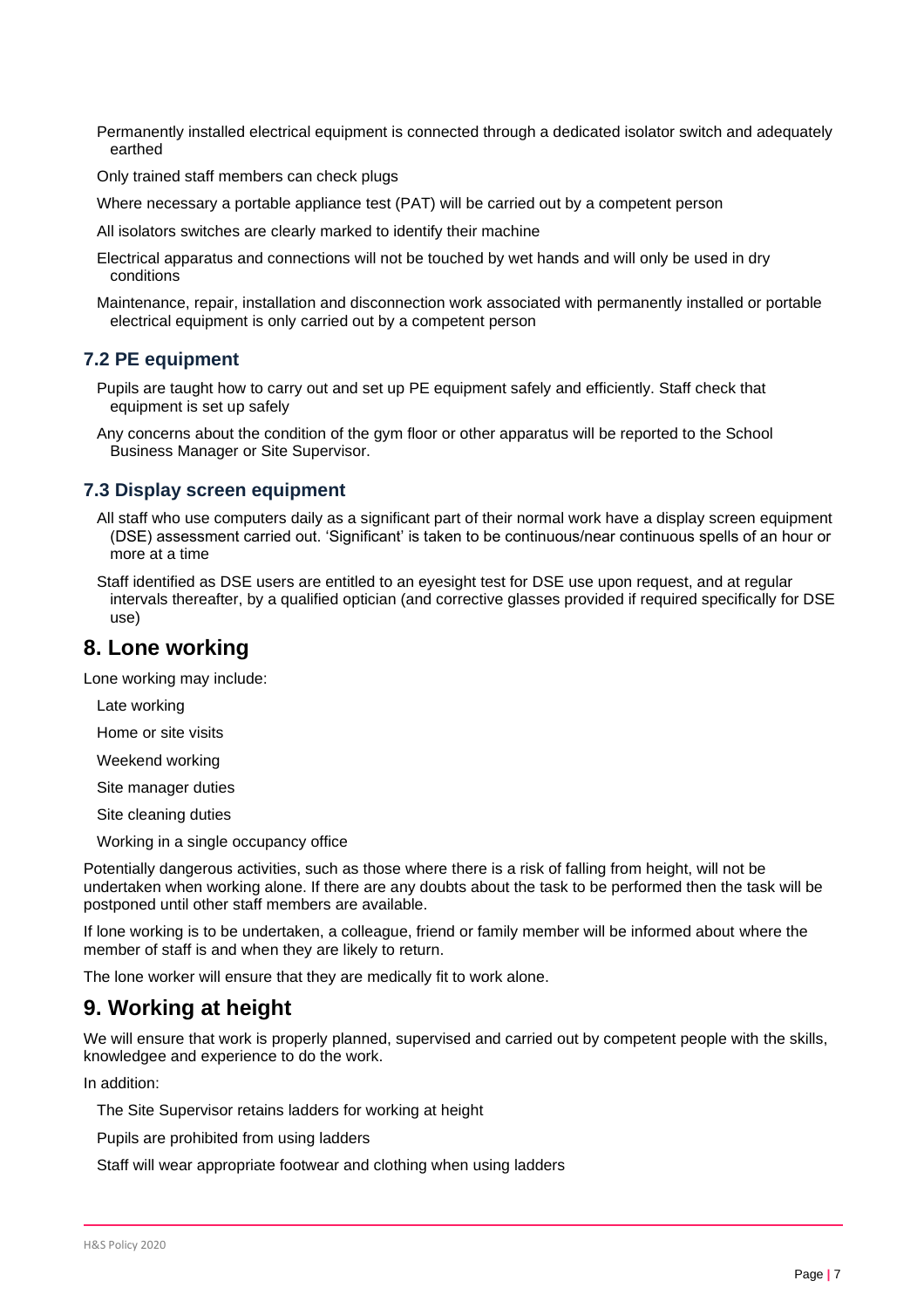Contractors are expected to provide their own ladders for working at height

Before using a ladder, staff are expected to conduct a visual inspection to ensure its safety

Access to high levels, such as roofs, is only permitted by trained persons

# <span id="page-7-0"></span>**10. Manual handling**

It is up to individuals to determine whether they are fit to lift or move equipment and furniture. If an individual feels that to lift an item could result in injury or exacerbate an existing condition, they will ask for assistance.

The school will ensure that proper mechanical aids and lifting equipment are available in school, and that staff are trained in how to use them safely.

Staff and pupils are expected to use the following basic manual handling procedure:

Plan the lift and assess the load. If it is awkward or heavy, use a mechanical aid, such as a trolley, or ask another person to help

Take the more direct route that is clear from obstruction and is as flat as possible

Ensure the area where you plan to offload the load is clear

When lifting, bend your knees and keep your back straight, feet apart and angled out. Ensure the load is held close to the body and firmly. Lift smoothly and slowly and avoid twisting, stretching and reaching where practicable

# <span id="page-7-1"></span>**11. Off-site visits**

When taking pupils off the school premises, we will ensure that:

Risk assessments will be completed where off-site visits and activities require them

All off-site visits are appropriately staffed

Staff will take a school mobile phone, a portable first aid kit, information about the specific medical needs of pupils along with the parents' contact details

There will always be at least one first aider on school trips and visits

For trips and visits with pupils in the Early Years Foundation Stage, there will always be at least one first aider with a current paediatric first aid certificate

For other trips, there will always be at least one first aider on schools trips and visits

# <span id="page-7-2"></span>**12. Lettings**

This policy applies to lettings. Those who hire any aspect of the school site or any facilities will be made aware of the content of the school's health and safety policy, and will have responsibility for complying with it.

# <span id="page-7-3"></span>**13. Violence at work**

We believe that staff should not be in any danger at work, and will not tolerate violent or threatening behaviour towards our staff.

All staff will report any incidents of aggression or violence (or near misses) directed to themselves to their line manager/headteacher immediately. This applies to violence from pupils, visitors or other staff.

# <span id="page-7-4"></span>**14. Smoking**

Smoking is not permitted anywhere on the school premises.

# <span id="page-7-5"></span>**15. Infection prevention and control**

We follow national guidance published by Public Health England when responding to infection control issues. We will encourage staff and pupils to follow this good hygiene practice, outlined below, where applicable.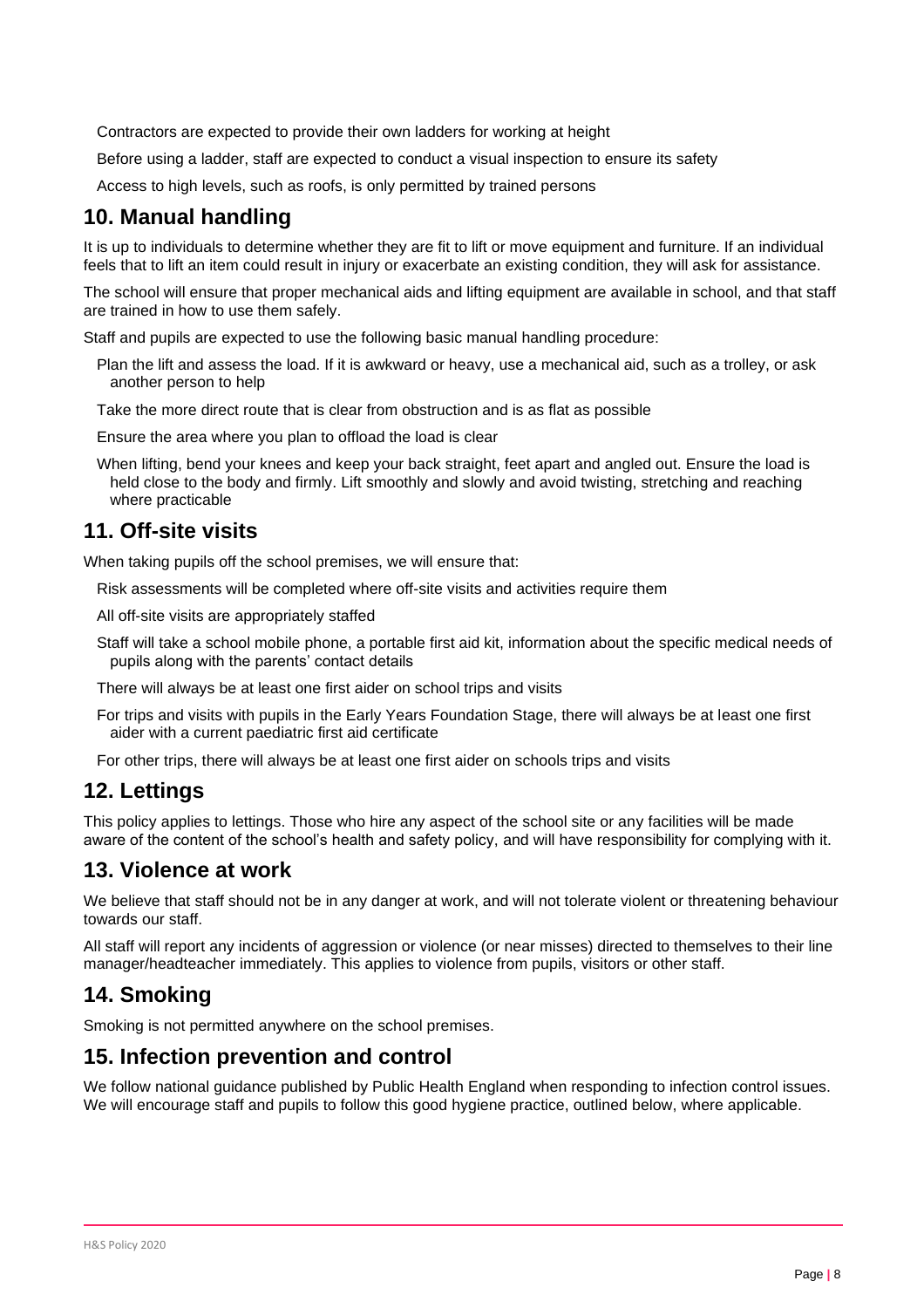#### **15.1 Handwashing**

Wash hands with liquid soap and warm water, and dry with paper towels Always wash hands after using the toilet, before eating or handling food, and after handling animals Cover all cuts and abrasions with waterproof dressings Hand Sanitizer is now fully available due to COVID 19.

#### **15.2 Coughing and sneezing**

Cover mouth and nose with a tissue

Wash hands after using or disposing of tissues

Spitting is discouraged

#### **15.3 Personal protective equipment**

Wear disposable non-powdered vinyl or latex-free CE-marked gloves and disposable plastic aprons where there is a risk of splashing or contamination with blood/body fluids (for example, nappy or pad changing)

Wear goggles/visor if there is a risk of splashing to the face

Use the correct personal protective equipment when handling cleaning chemicals

#### **15.4 Cleaning of the environment**

Clean the environment frequently and thoroughly

Clean the environment, including toys and equipment, frequently and thoroughly

#### **15.5 Cleaning of blood and body fluid spillages**

Clean up all spillages of blood, faeces, saliva, vomit, nasal and eye discharges immediately and wear personal protective equipment

When spillages occur, clean using a product that combines both a detergent and a disinfectant and use as per manufacturer's instructions. Ensure it is effective against bacteria and viruses and suitable for use on the affected surface

Never use mops for cleaning up blood and body fluid spillages – use disposable paper towels and discard clinical waste as described below

Make spillage kits available for blood spills

#### **15.6 Clinical waste**

Always segregate domestic and clinical waste, in accordance with local policy

Used nappies/pads, gloves, aprons and soiled dressings are stored in correct clinical waste bags in footoperated bins

Remove clinical waste with a registered waste contractor

Remove all clinical waste bags when they are two-thirds full and store in a dedicated, secure area while awaiting collection

#### **15.7 Animals**

Wash hands before and after handling any animals

Keep animals' living quarters clean and away from food areas

Dispose of animal waste regularly, and keep litter boxes away from pupils

Supervise pupils when playing with animals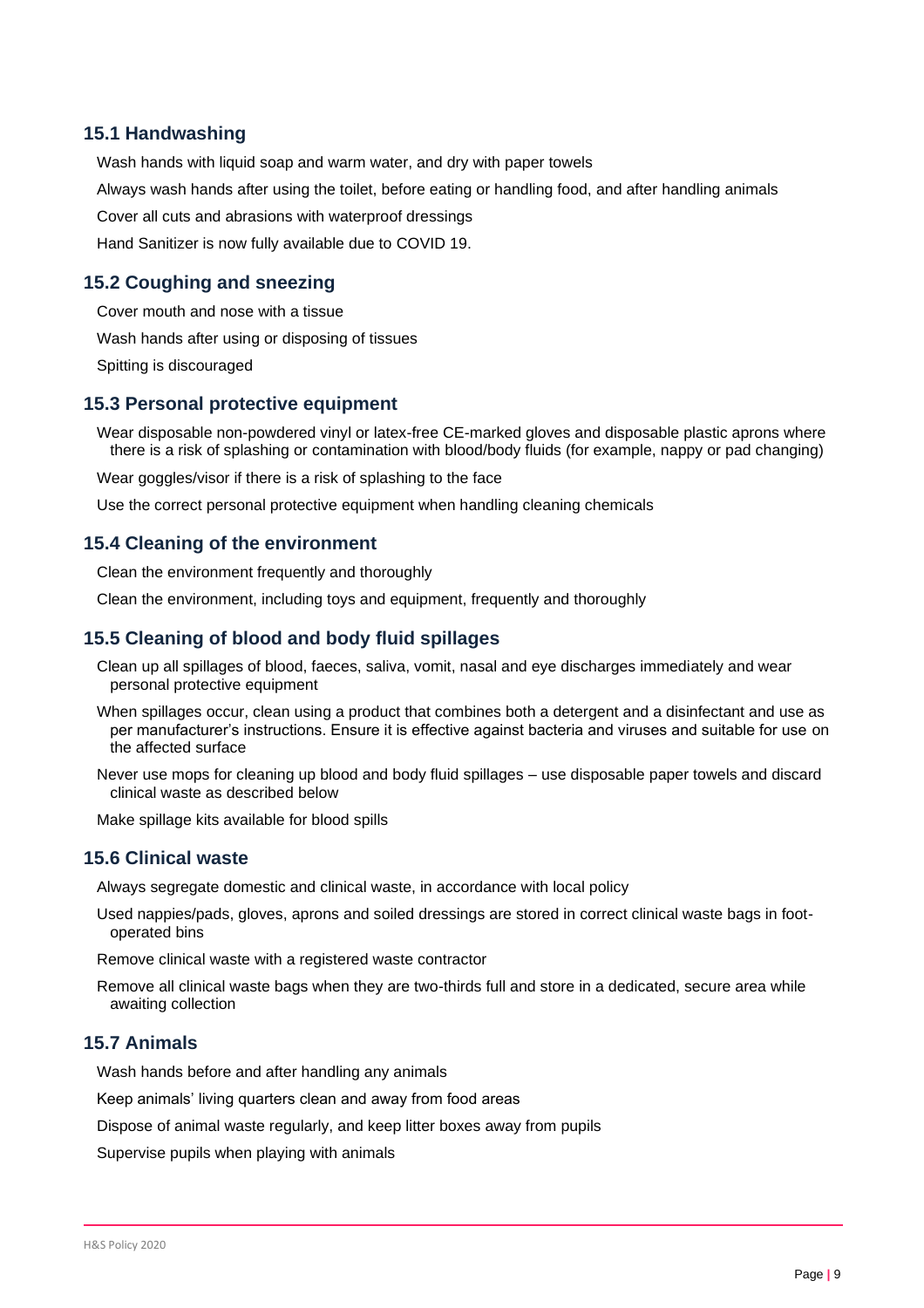Seek veterinary advice on animal welfare and animal health issues, and the suitability of the animal as a pet

#### **15.8 Pupils vulnerable to infection**

Some medical conditions make pupils vulnerable to infections that would rarely be serious in most children. The school will normally have been made aware of such vulnerable children. These children are particularly vulnerable to chickenpox, measles or slapped cheek disease (parvovirus B19) and, if exposed to either of these, the parent/carer will be informed promptly and further medical advice sought. We will advise these children to have additional immunisations, for example for pneumococcal and influenza.

#### **15.9 Exclusion periods for infectious diseases**

The school will follow recommended exclusion periods outlined by Public Health England, summarised in appendix 4. In the event of an epidemic/pandemic, we will follow advice from Public Health England about the appropriate course of action.

# <span id="page-9-0"></span>**16. New and expectant mothers**

Risk assessments will be carried out whenever any employee or pupil notifies the school that they are pregnant.

Appropriate measures will be put in place to control risks identified. Some specific risks are summarised below:

- Chickenpox can affect the pregnancy if a woman has not already had the infection. Expectant mothers should report exposure to antenatal carer and GP at any stage of exposure. Shingles is caused by the same virus as chickenpox, so anyone who has not had chickenpox is potentially vulnerable to the infection if they have close contact with a case of shingles
- If a pregnant woman comes into contact with measles or German measles (rubella), she should inform her antenatal carer and GP immediately to ensure investigation
- Slapped cheek disease (parvovirus B19) can occasionally affect an unborn child. If exposed early in pregnancy (before 20 weeks), the pregnant woman should inform her antenatal care and GP as this must be investigated promptly

### <span id="page-9-1"></span>**17. Occupational stress**

We are committed to promoting high levels of health and wellbeing and recognise the importance of identifying and reducing workplace stressors through risk assessment.

Systems are in place within the school for responding to individual concerns and monitoring staff workloads.

# <span id="page-9-2"></span>**18. Accident reporting**

#### **18.1 Accident record book**

An accident form will be completed as soon as possible after the accident occurs by the member of staff or first aider who deals with it. An accident form template can be found in appendix 2

As much detail as possible will be supplied when reporting an accident

Information about injuries will also be kept in the pupil's educational record

Records held in the first aid and accident book will be retained by the school for a minimum of 3 years, in accordance with regulation 25 of the Social Security (Claims and Payments) Regulations 1979, and then securely disposed of.

Serious accidents/injuries are reported to the Trust.

### **18.2 Reporting to the Health and Safety Executive**

The Director of Resources will keep a record of any accident which results in a reportable injury, disease, or dangerous occurrence as defined in the RIDDOR 2013 legislation (regulations 4, 5, 6 and 7).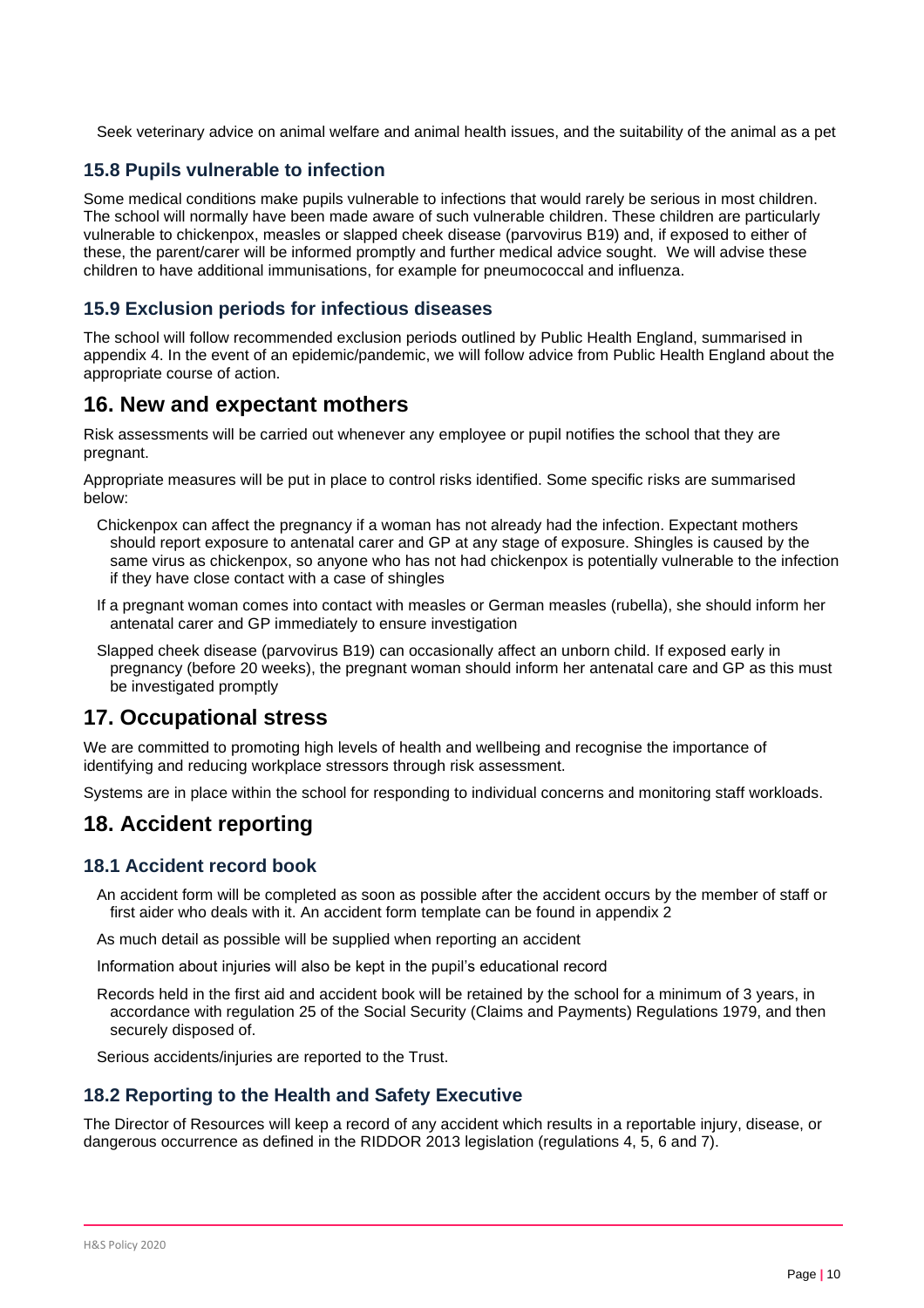The Director of Resources will report these to the Health and Safety Executive as soon as is reasonably practicable and in any event within 10 days of the incident.

Reportable injuries, diseases or dangerous occurrences include:

Death

Specified injuries. These are:

Fractures, other than to fingers, thumbs and toes

Amputations

Any injury likely to lead to permanent loss of sight or reduction in sight

Any crush injury to the head or torso causing damage to the brain or internal organs

Serious burns (including scalding)

Any scalping requiring hospital treatment

Any loss of consciousness caused by head injury or asphyxia

Any other injury arising from working in an enclosed space which leads to hypothermia or heatinduced illness, or requires resuscitation or admittance to hospital for more than 24 hours

Injuries where an employee is away from work or unable to perform their normal work duties for more than 7 consecutive days

Where an accident leads to someone being taken to hospital

Where something happens that does not result in an injury, but could have done

Near-miss events that do not result in an injury, but could have done. Examples of near-miss events relevant to schools include, but are not limited to:

The collapse or failure of load-bearing parts of lifts and lifting equipment

The accidental release of a biological agent likely to cause severe human illness

The accidental release or escape of any substance that may cause a serious injury or damage to health

An electrical short circuit or overload causing a fire or explosion

Information on how to make a RIDDOR report is available here:

How to make a RIDDOR report – http://www.hse.gov.uk/riddor/report.htm

#### **18.3 Notifying parents**

The School Business Manager or the class teacher will inform parents of any accident or injury sustained by a pupil in the Early Years Foundation Stage, and any first aid treatment given, on the same day, or as soon as reasonably practicable.

#### **18.4 Reporting child protection agencies**

The Headteacher or Deputy Safe Guarding Lead will notify RCBC of any serious accident or injury to, or the death of, a pupil in the Early Years Foundation Stage while in the school's care.

#### **18.5 Reporting to Ofsted**

The Headteacher will notify Ofsted of any serious accident, illness or injury to, or death of, a pupil in the Early Years Foundation Stage while in the school's care. This will happen as soon as is reasonably practicable, and no later than 14 days after the incident.

# <span id="page-10-0"></span>**19. Training**

Our staff are provided with health and safety training as part of their induction process.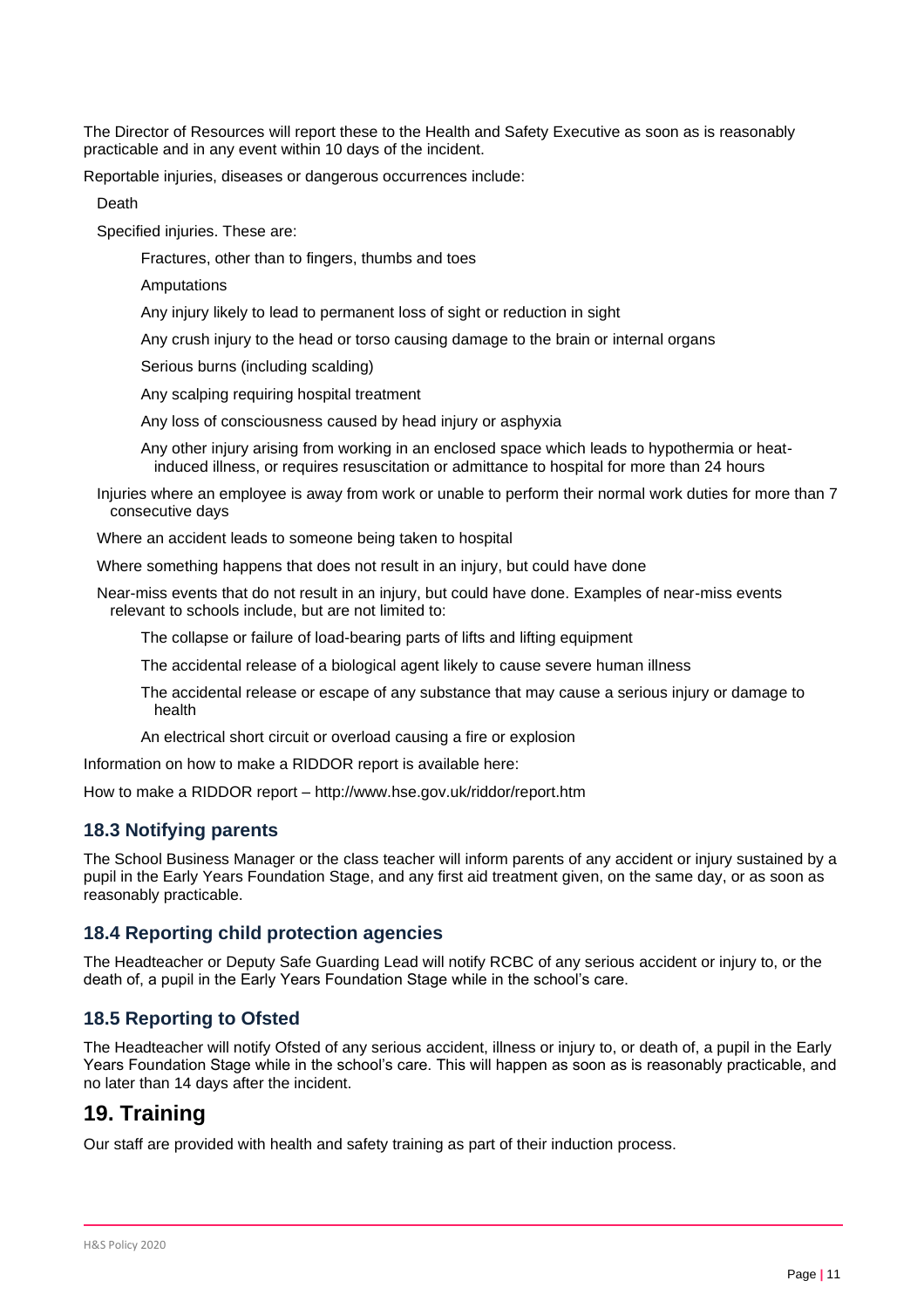Staff who work in high risk environments, such as in science labs or with woodwork equipment, or work with pupils with special educational needs (SEN), are given additional health and safety training.

# <span id="page-11-0"></span>**20. Monitoring**

This policy will be reviewed by the Headteacher or School Business Manager every year.

At every review, the policy will be approved by the headteacher/governing body/trustees.

# <span id="page-11-1"></span>**21. Links with other policies**

This health and safety policy links to the following policies:

First aid

Risk assessment

Supporting pupils with medical conditions

Accessibility plan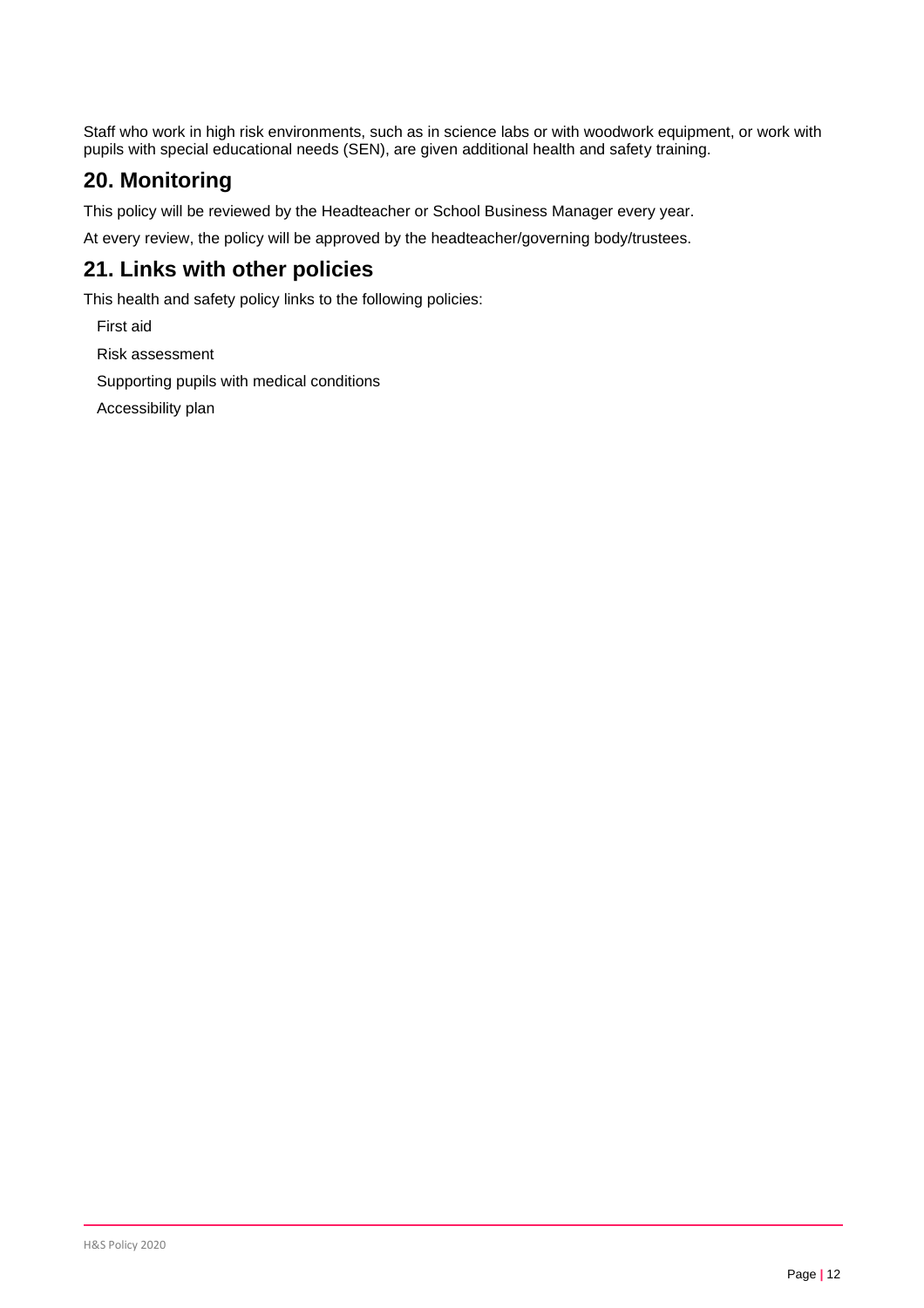# **Appendix 1. Fire safety checklist**

| <b>ISSUE TO CHECK</b>                                                                    | YES/NO     |
|------------------------------------------------------------------------------------------|------------|
| Are fire regulations prominently displayed?                                              | <b>Yes</b> |
| Is fire-fighting equipment, including fire blankets,<br>in place?                        | Yes        |
| Does fire-fighting equipment give details for the<br>type of fire it should be used for? | Yes        |
| Are fire exits clearly labelled?                                                         | Yes        |
| Are fire doors fitted with self-closing mechanisms?                                      | <b>No</b>  |
| Are flammable materials stored away from open<br>flames?                                 | Yes        |
| Do all staff and pupils understand what to do in<br>the event of a fire?                 | Yes        |
| Can you easily hear the fire alarm from all areas?                                       | Yes        |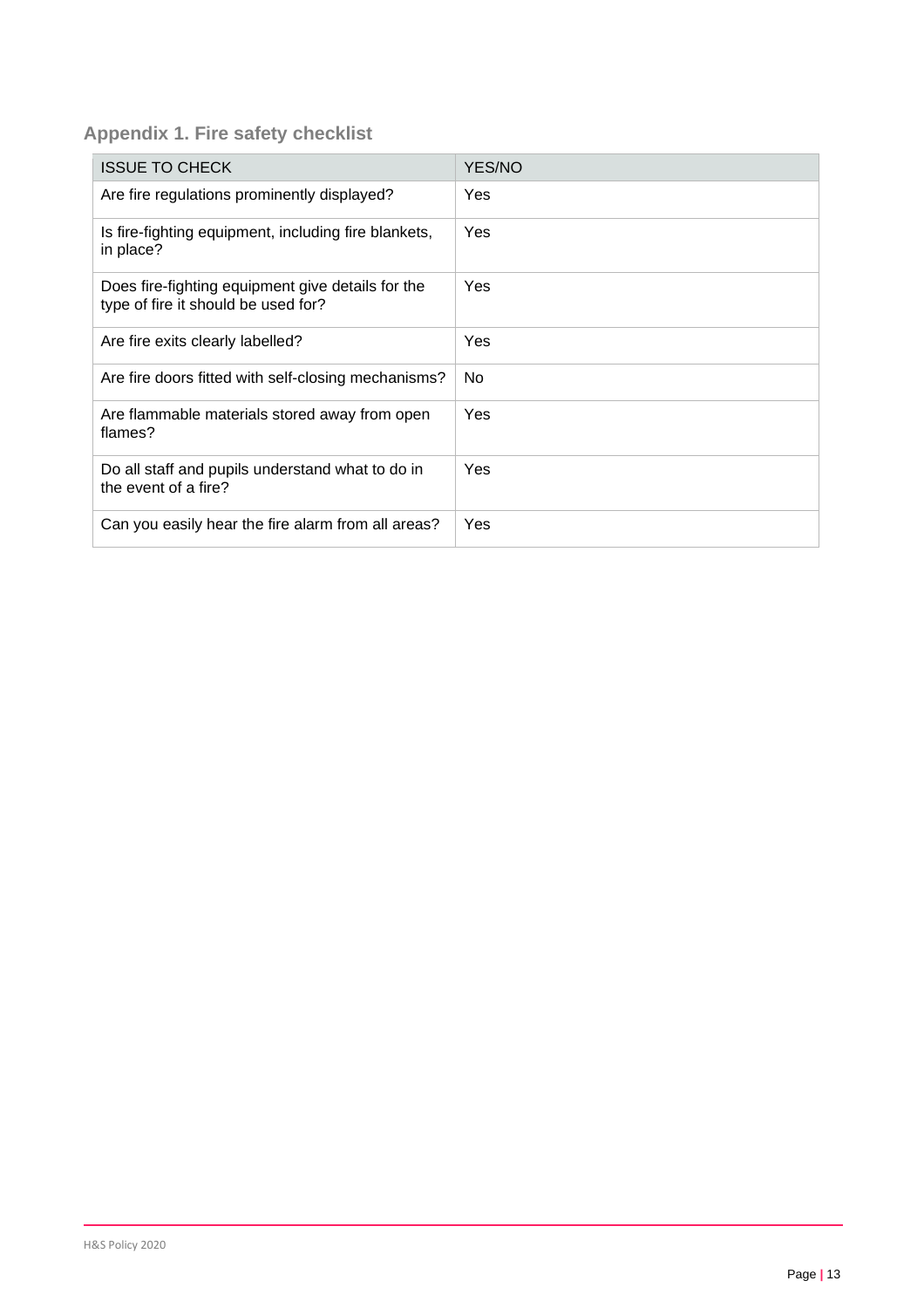# **Appendix 2. Accident report**

| Name of injured person                                                                                                                                  |  | <b>Role/class</b>           |  |  |
|---------------------------------------------------------------------------------------------------------------------------------------------------------|--|-----------------------------|--|--|
| Date and time of incident                                                                                                                               |  | <b>Location of incident</b> |  |  |
| Incident details                                                                                                                                        |  |                             |  |  |
| Describe in detail what happened, how it happened and what injuries the person incurred                                                                 |  |                             |  |  |
| <b>Action taken</b>                                                                                                                                     |  |                             |  |  |
| Describe the steps taken in response to the incident, including any first aid treatment, and what happened to the injured person immediately afterwards |  |                             |  |  |
| Follow-up action required                                                                                                                               |  |                             |  |  |
| Outline what steps the school will take to check on the injured person, and what it will do to reduce the risk of the incident happening again          |  |                             |  |  |
| Name of person attending the incident                                                                                                                   |  |                             |  |  |
| <b>Signature</b>                                                                                                                                        |  | <b>Date</b>                 |  |  |

<sup>©</sup> The Key Support Services Ltd | For terms of use, visit [thekeysupport.com/terms](https://thekeysupport.com/terms-of-use)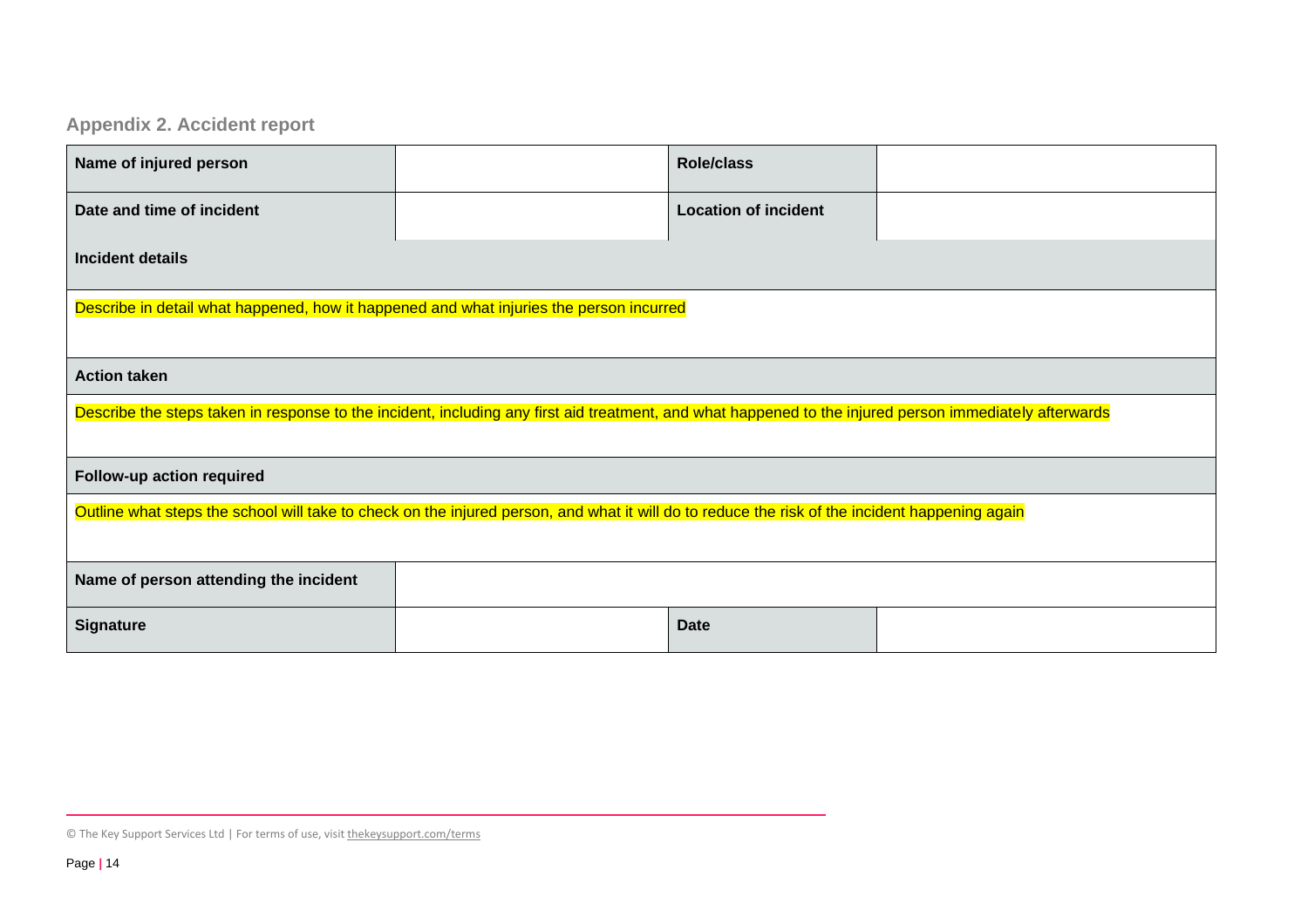# **Appendix 3. Asbestos record**

The text in this table are suggestions only. The table will need to be adapted to your school's specific circumstances.

| Location                     | <b>Product</b>  | How much   | <b>Surface coating</b> | <b>Condition</b> | Ease of access   | <b>Asbestos type</b> | <b>Comment</b> |
|------------------------------|-----------------|------------|------------------------|------------------|------------------|----------------------|----------------|
| Roof                         | Asbestos cement | Whole roof | None                   | Fairly good      | <b>Difficult</b> | White                |                |
| Store room                   | Pipes           | 6x3m       | Metal case             | Good             | Medium           | Unknown              |                |
| Please see<br>Asbestos file. |                 |            |                        |                  |                  |                      |                |
|                              |                 |            |                        |                  |                  |                      |                |
|                              |                 |            |                        |                  |                  |                      |                |
|                              |                 |            |                        |                  |                  |                      |                |
|                              |                 |            |                        |                  |                  |                      |                |
|                              |                 |            |                        |                  |                  |                      |                |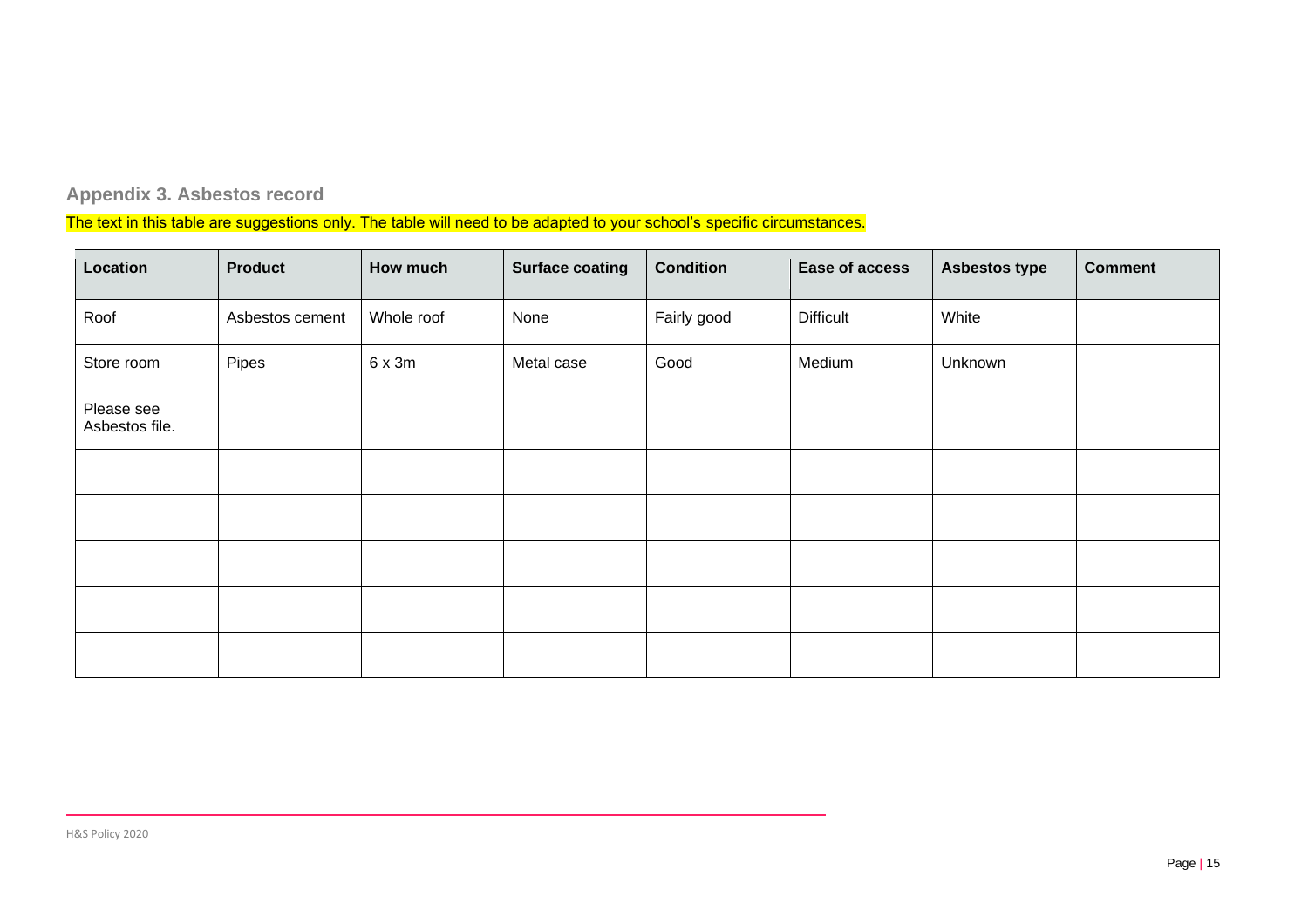## **Appendix 4. Recommended absence period for preventing the spread of infection**

This list of recommended absence periods for preventing the spread of infection is taken from nonstatutory guidance for schools and other childcare settings from Public Health England. For each of these infections or complaints, there [is further information in the guidance on the symptoms, how it](https://www.gov.uk/government/publications/health-protection-in-schools-and-other-childcare-facilities/chapter-9-managing-specific-infectious-diseases)  [spreads and some 'do's and don'ts' to follow that you can check.](https://www.gov.uk/government/publications/health-protection-in-schools-and-other-childcare-facilities/chapter-9-managing-specific-infectious-diseases)

| <b>Infection or complaint</b> | Recommended period to be kept away from school or nursery                                                                                                                                                                                                                                                                                                                   |
|-------------------------------|-----------------------------------------------------------------------------------------------------------------------------------------------------------------------------------------------------------------------------------------------------------------------------------------------------------------------------------------------------------------------------|
| Athlete's foot                | None.                                                                                                                                                                                                                                                                                                                                                                       |
| Campylobacter                 | Until 48 hours after symptoms have stopped.                                                                                                                                                                                                                                                                                                                                 |
| <b>Chicken pox (shingles)</b> | Cases of chickenpox are generally infectious from 2 days before the<br>rash appears to 5 days after the onset of rash. Although the usual<br>exclusion period is 5 days, all lesions should be crusted over before<br>children return to nursery or school.<br>A person with shingles is infectious to those who have not had                                               |
|                               | chickenpox and should be excluded from school if the rash is weeping<br>and cannot be covered or until the rash is dry and crusted over.                                                                                                                                                                                                                                    |
| <b>Cold sores</b>             | None.                                                                                                                                                                                                                                                                                                                                                                       |
| Rubella (German<br>measles)   | 5 days from appearance of the rash.                                                                                                                                                                                                                                                                                                                                         |
| Hand, foot and mouth          | Children are safe to return to school or nursery as soon as they are<br>feeling better, there is no need to stay off until the blisters have all<br>healed.                                                                                                                                                                                                                 |
| Impetigo                      | Until lesions are crusted and healed, or 48 hours after starting<br>antibiotic treatment.                                                                                                                                                                                                                                                                                   |
| <b>Measles</b>                | Cases are infectious from 4 days before onset of rash to 4 days after<br>so it is important to ensure cases are excluded from school during this<br>period.                                                                                                                                                                                                                 |
| Ringworm                      | Exclusion not needed once treatment has started.                                                                                                                                                                                                                                                                                                                            |
| <b>Scabies</b>                | The infected child or staff member should be excluded until after the<br>first treatment has been carried out.                                                                                                                                                                                                                                                              |
| <b>Scarlet fever</b>          | Children can return to school 24 hours after commencing appropriate<br>antibiotic treatment. If no antibiotics have been administered the<br>person will be infectious for 2 to 3 weeks. If there is an outbreak of<br>scarlet fever at the school or nursery, the health protection team will<br>assist with letters and factsheet to send to parents or carers and staff. |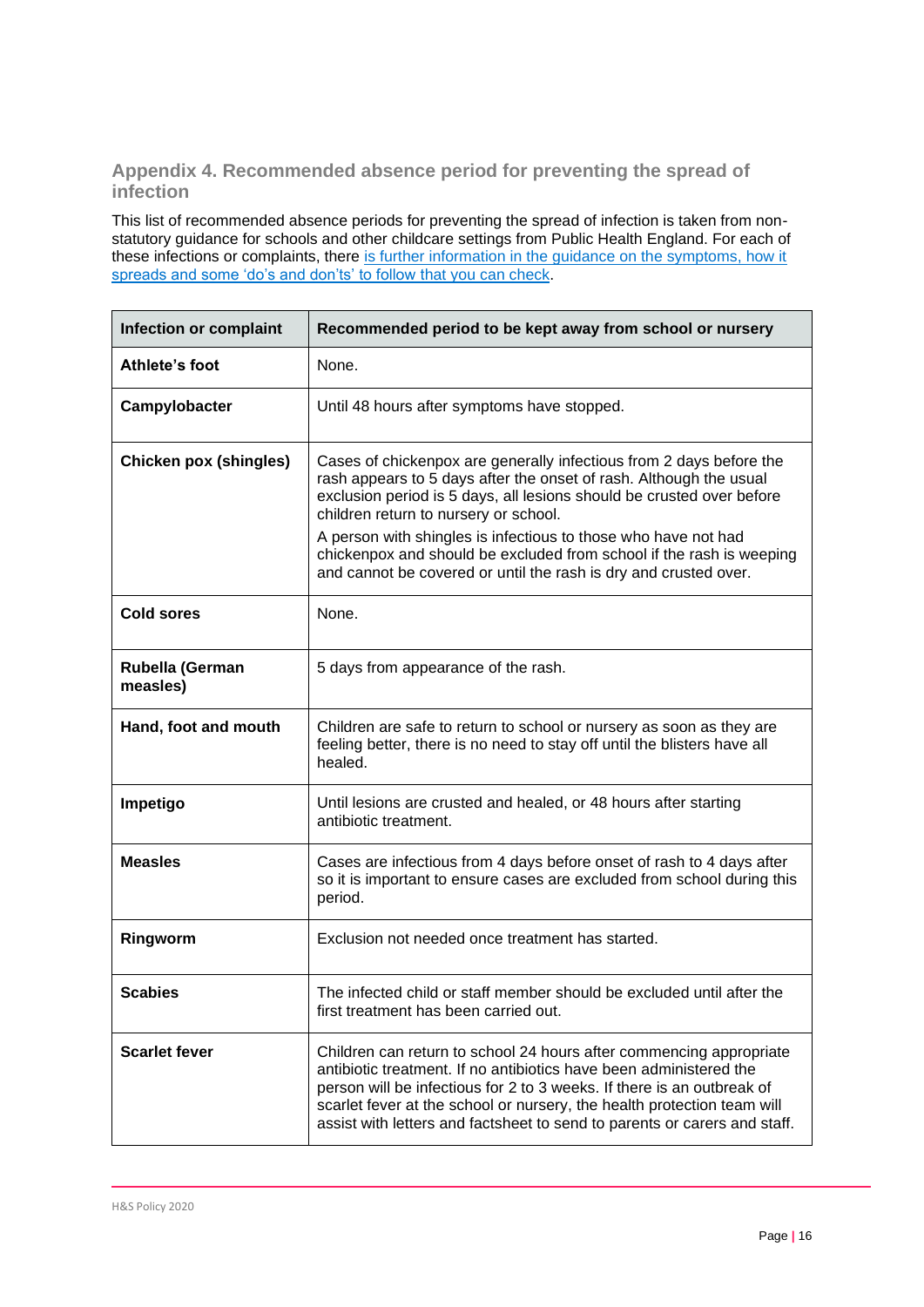| <b>Slapped cheek</b><br>syndrome, Parvovirus<br>B19, Fifth's disease | None (not infectious by the time the rash has developed).                                                                                                                                                                                                                                                                                                               |
|----------------------------------------------------------------------|-------------------------------------------------------------------------------------------------------------------------------------------------------------------------------------------------------------------------------------------------------------------------------------------------------------------------------------------------------------------------|
| <b>Bacillary Dysentery</b><br>(Shigella)                             | Microbiological clearance is required for some types of shigella<br>species prior to the child or food handler returning to school.                                                                                                                                                                                                                                     |
| Diarrhoea and/or<br>vomiting<br>(Gastroenteritis)                    | Children and adults with diarrhoea or vomiting should be excluded<br>until 48 hours after symptoms have stopped and they are well enough<br>to return. If medication is prescribed, ensure that the full course is<br>completed and there is no further diarrhoea or vomiting for 48 hours<br>after the course is completed.                                            |
|                                                                      | For some gastrointestinal infections, longer periods of exclusion from<br>school are required and there may be a need to obtain microbiological<br>clearance. For these groups, your local health protection team, school<br>health advisor or environmental health officer will advise.                                                                                |
|                                                                      | If a child has been diagnosed with cryptosporidium, they should NOT<br>go swimming for 2 weeks following the last episode of diarrhoea.                                                                                                                                                                                                                                 |
| <b>Cryptosporidiosis</b>                                             | Until 48 hours after symptoms have stopped.                                                                                                                                                                                                                                                                                                                             |
| E. coli<br>(verocytotoxigenic or<br>VTEC)                            | The standard exclusion period is until 48 hours after symptoms have<br>resolved. However, some people pose a greater risk to others and<br>may be excluded until they have a negative stool sample (for example,<br>pre-school infants, food handlers, and care staff working with<br>vulnerable people). The health protection team will advise in these<br>instances. |
| <b>Food poisoning</b>                                                | Until 48 hours from the last episode of vomiting and diarrhoea and<br>they are well enough to return. Some infections may require longer<br>periods (local health protection team will advise).                                                                                                                                                                         |
| <b>Salmonella</b>                                                    | Until 48 hours after symptoms have stopped.                                                                                                                                                                                                                                                                                                                             |
| <b>Typhoid and</b><br>Paratyphoid fever                              | Seek advice from environmental health officers or the local health<br>protection team.                                                                                                                                                                                                                                                                                  |
| Flu (influenza)                                                      | Until recovered.                                                                                                                                                                                                                                                                                                                                                        |
| <b>Tuberculosis (TB)</b>                                             | Pupils and staff with infectious TB can return to school after 2 weeks<br>of treatment if well enough to do so and as long as they have<br>responded to anti-TB therapy. Pupils and staff with non-pulmonary TB<br>do not require exclusion and can return to school as soon as they are<br>well enough.                                                                |